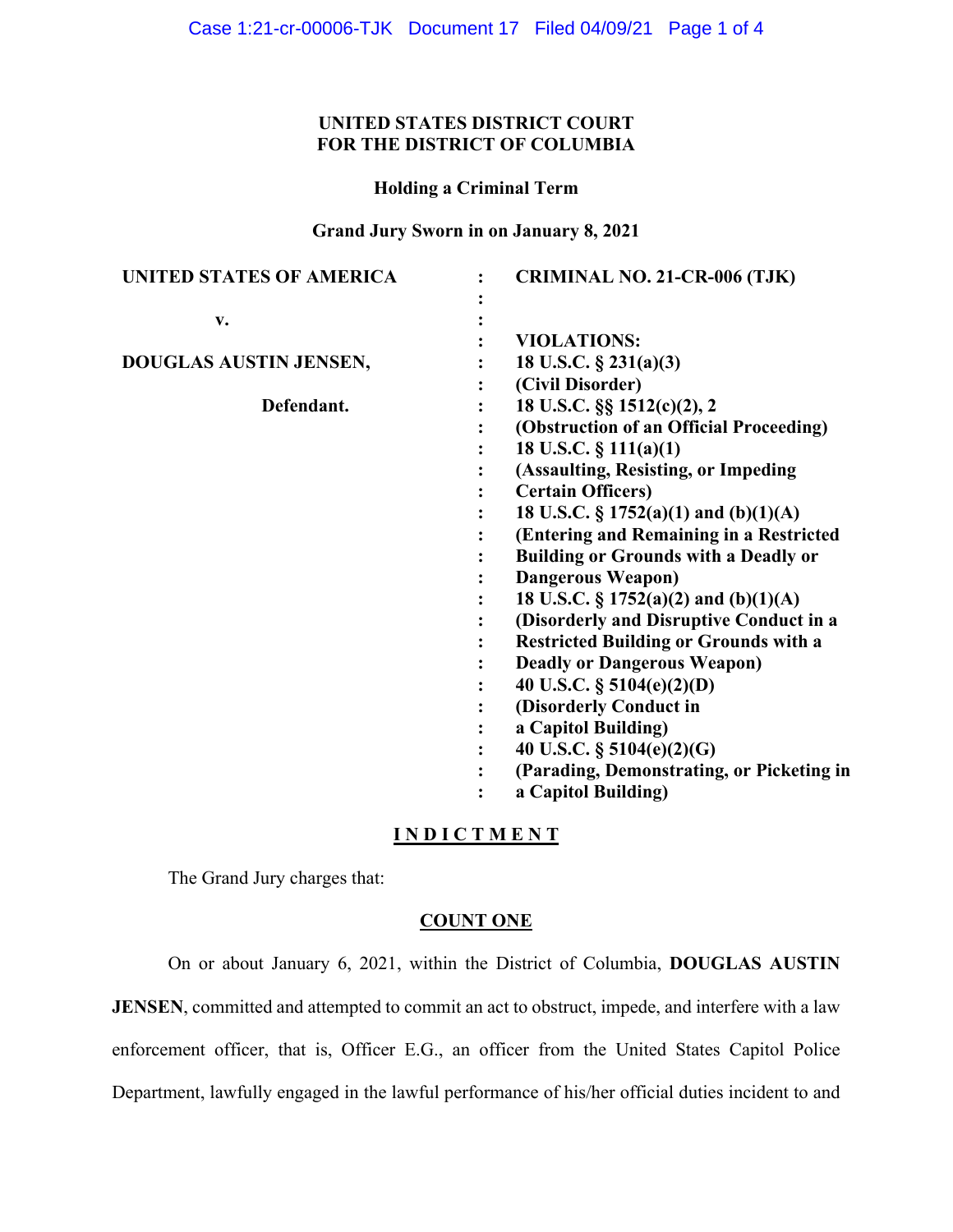during the commission of a civil disorder, and the civil disorder obstructed, delayed, and adversely affected the conduct and performance of a federally protected function.

**(Civil Disorder**, in violation of Title 18, United States Code, Section 231(a)(3))

### **COUNT TWO**

On or about January 6, 2021, within the District of Columbia and elsewhere, **DOUGLAS AUSTIN JENSEN**, attempted to, and did, corruptly obstruct, influence, and impede an official proceeding, that is, a proceeding before Congress, by entering and remaining in the United States Capitol without authority and Committing an act of civil disorder, and harassing Capitol Police officers, and threatening Congressional officials, and engaging in disorderly and disruptive conduct and destroying federal property.

(**Obstruction of an Official Proceeding and Aiding and Abetting**, in violation of Title 18, United States Code, Sections 1512(c)(2) and 2)

## **COUNT THREE**

On or about January 6, 2021, within the District of Columbia, **DOUGLAS AUSTIN JENSEN**, did forcibly assault, resist, oppose, impede, intimidate, and interfere with, an officer and employee of the United States, and of any branch of the United States Government (including any member of the uniformed services), that is, E.G. an officer from the United States Capitol Police Department, while such person was engaged in and on account of the performance of official duties, and where the acts in violation of this section involve the intent to commit another felony.

(**Assaulting, Resisting, or Impeding Certain Officers**, in violation of Title 18, United States Code, Section 111(a)(1))

## **COUNT FOUR**

On or about January 6, 2021, within the District of Columbia, **DOUGLAS AUSTIN JENSEN**, did unlawfully and knowingly enter and remain in a restricted building and grounds,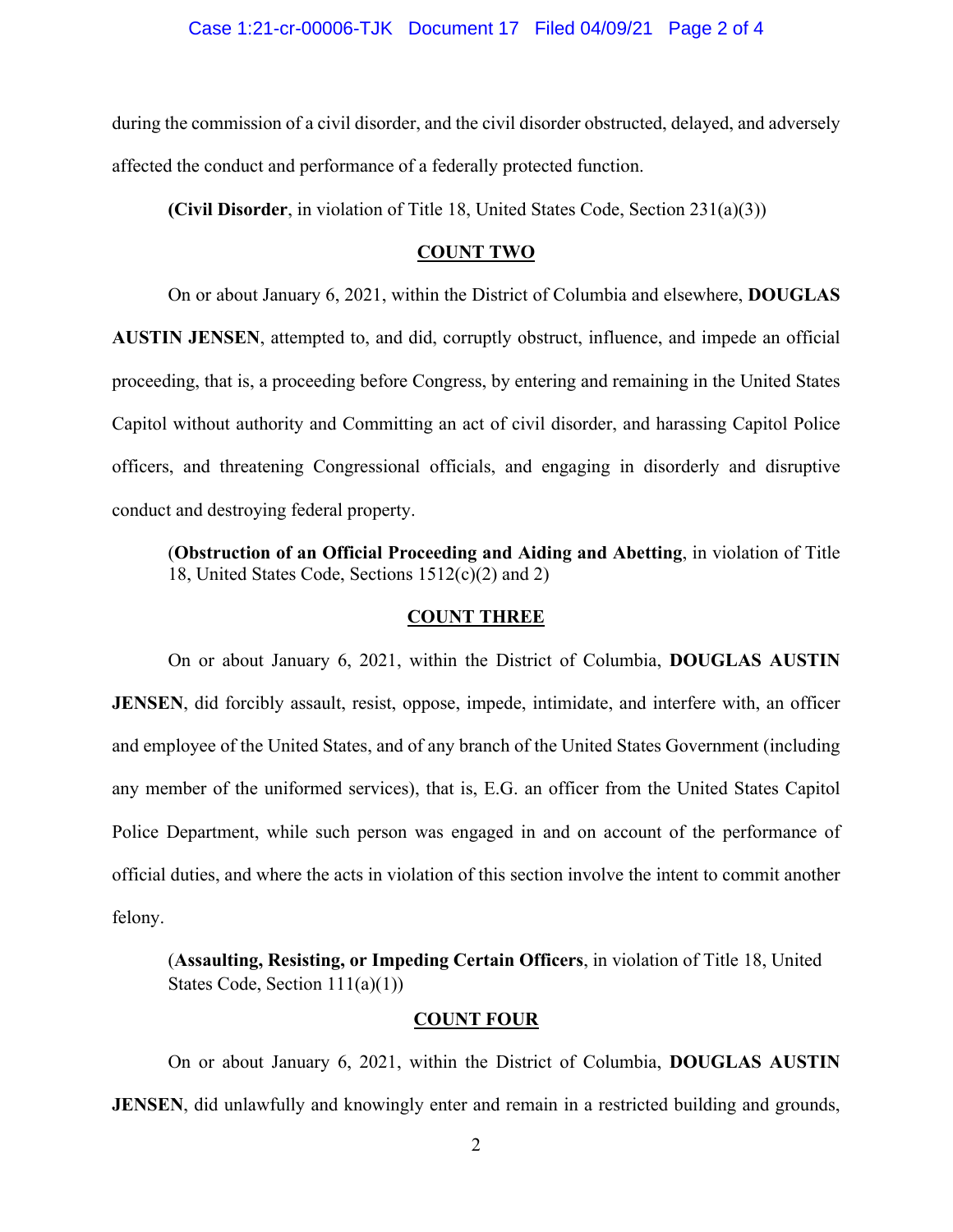## Case 1:21-cr-00006-TJK Document 17 Filed 04/09/21 Page 3 of 4

that is, any posted, cordoned-off, and otherwise restricted area within the United States Capitol and its grounds, where the Vice President and Vice President-elect were temporarily visiting, without lawful authority to do so, and, during and in relation to the offense, did use and carry a deadly and dangerous weapon, that is, a knife.

(**Entering and Remaining in a Restricted Building or Grounds with a Deadly or Dangerous Weapon**, in violation of Title 18, United States Code, Sections 1752(a)(1) and  $(b)(1)(A))$ 

#### **COUNT FIVE**

On or about January 6, 2021, within the District of Columbia, **DOUGLAS AUSTIN JENSEN**, did knowingly, and with intent to impede and disrupt the orderly conduct of Government business and official functions, engage in disorderly and disruptive conduct in and within such proximity to, a restricted building and grounds, that is, any posted, cordoned-off, and otherwise restricted area within the United States Capitol and its grounds, where the Vice President and Vice President-elect were temporarily visiting, when and so that such conduct did in fact impede and disrupt the orderly conduct of Government business and official functions and, during and in relation to the offense, did use and carry a deadly and dangerous weapon, that is, a knife.

(**Disorderly and Disruptive Conduct in a Restricted Building or Grounds with a Deadly or Dangerous Weapon**, in violation of Title 18, United States Code, Sections  $1752(a)(2)$  and  $(b)(1)(A))$ 

## **COUNT SIX**

On or about January 6, 2021, within the District of Columbia, **DOUGLAS AUSTIN JENSEN**, willfully and knowingly engaged in disorderly and disruptive conduct in any of the Capitol Buildings with the intent to impede, disrupt, and disturb the orderly conduct of a session